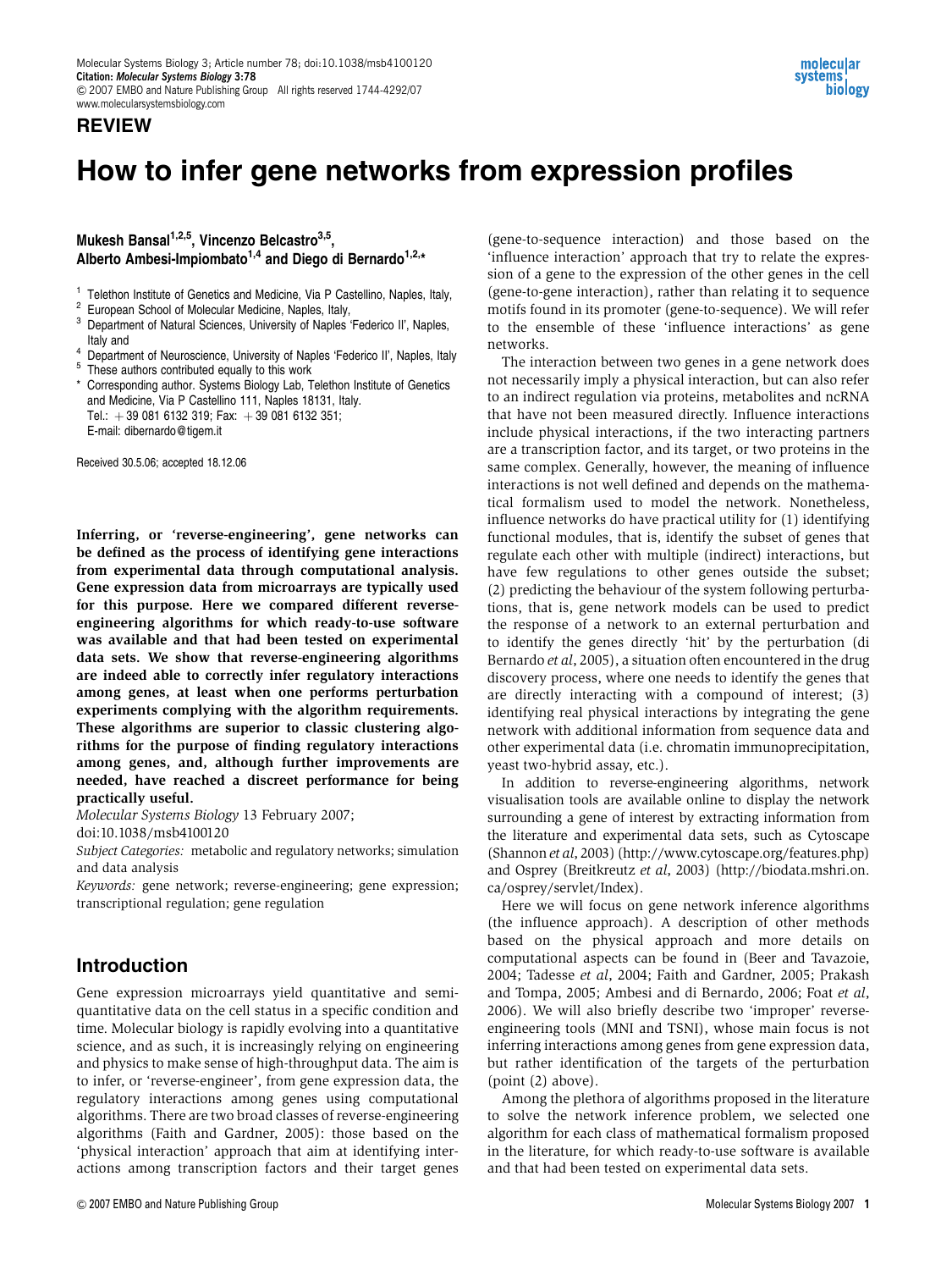## Gene network inference algorithms

We will indicate the gene expression measurement of gene  $i$ with the variable  $x_i$ , the set of expression measurements for all the genes with  $D$  and the interaction between genes  $i$  and  $j$ with  $a_{ij}$ . D may consist of time-series gene expression data of N genes in M time points (i.e. gene expression changing dynamically with time), or measurements taken at steadystate in M different conditions (i.e. gene expression levels in homeostasis). Some inference algorithms can work on both kind of data, whereas others have been specifically designed to analyse one or the other.

Depending on the inference algorithm used, the resulting gene network can be either an undirected graph, that is, the direction of the interaction is not specified  $(a_{ii}=a_{ii})$ , or a directed graph specifying the direction of the interaction, that is, gene *j* regulates gene *i* (and not vice versa)  $(a_{ii} \neq a_{ii})$ . A directed graph can also be labeled with a sign and strength for each interaction, signed directed graph, where  $a_{ii}$  has a positive, zero or negative value indicating activation, no interaction and repression, respectively.

An overview of softwares described here is given in Figure 1 and Table I.

#### Coexpression networks and clustering algorithms

Clustering, although not properly a network inference algorithm, is the current method of choice to visualise and analyse gene expression data. Clustering is based on the idea of grouping genes with similar expression profiles in clusters (Eisen et al, 1998). Similarity is measured by a distance metric, as for example the correlation coefficient among a pair of genes. The number of clusters can be set either automatically or by the user depending on the clustering algorithm used (Eisen et al, 1998; Amato et al, 2006). The rationale behind clustering is that coexpressed genes (i.e. genes in the same cluster) have a good probability of being functionally related (Eisen et al, 1998). This does not imply, however, that there is a direct interaction among the coexpressed genes, as genes separated by one or more intermediaries (indirect relationships) may be highly coexpressed. It is therefore important to

understand what can be gained by advanced gene network inference algorithms, whose aim is to infer direct interactions among genes, as compared with 'simple' clustering, for the purpose of gene network inference.

The most common clustering approach is hierarchical clustering (Eisen et al, 1998), where relationships among genes are represented by a tree whose branch lengths reflect the degree of similarity between genes, as assessed by a pairwise similarity function such as Pearson correlation coefficient:

$$
r_{ij} = \frac{\sum_{k=1}^{M} (x_i(k)x_j(k))}{\sqrt{\left(\sum_{k=1}^{M} x_i^2(k)\sum_{k=1}^{M} x_j^2(k)\right)}}
$$
(1)

For a set of  $n$  profiles, all the pairwise correlation coefficients  $r_{ii}$  are computed; the highest value (representing the most similar pair of genes) is selected and a node in the tree is created for this gene pair with a new expression profile given by the average of the two profiles. The process is repeated by replacing the two genes with a single node, and all pairwise correlations among the  $n-1$  profiles (i.e.  $n-2$  profiles from single genes plus 1 of the gene pair) are computed. The process stops when only one element remains. Clusters are obtained by cutting the tree at a specified branch level.

In order to compare clustering to the other network inference strategies, we assumed that genes in the same clusters regulate each other, that is, each gene represents a node in the network and is connected to all the other genes in the same cluster. Clustering will thus recover an undirected graph.

#### Bayesian networks

A Bayesian network is a graphical model for probabilistic relationships among a set of random variables  $X_i$ , where  $i=1...n$ . These relationships are encoded in the structure of a directed acyclic graph G, whose vertices (or nodes) are the random variables  $X_i$ . The relationships between the variables



Figure 1 Flowchart to choose the most suitable network inference algorithms according to the problem to be addressed. (\*): check for independence of time points (see text for details); (BN): Bayesian networks; (DBN): Dynamic Bayesian Networks.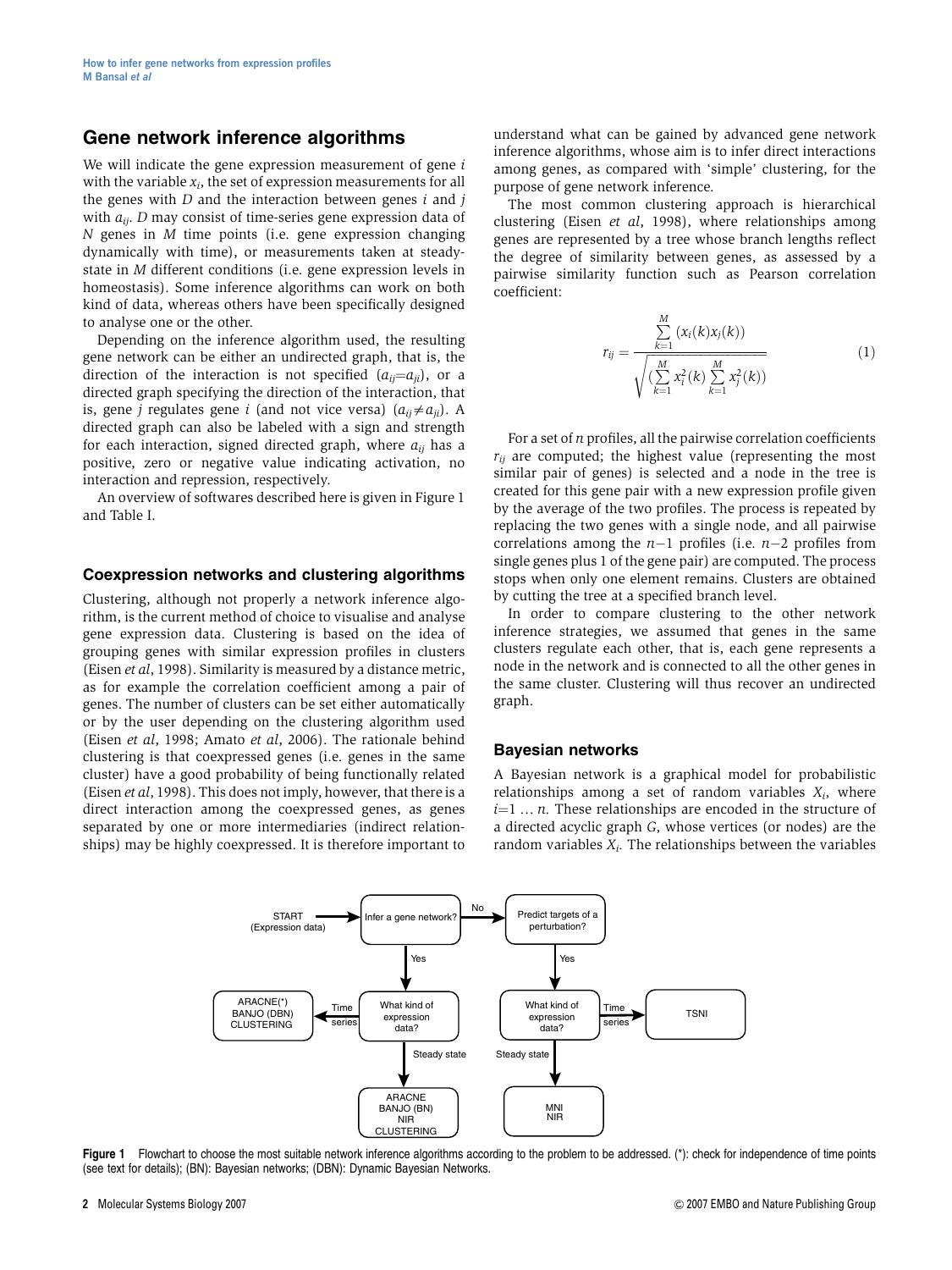| Software                   | Download                                                            | Data<br>type | Command line                                       | <b>Notes</b>                                                                                                                        |
|----------------------------|---------------------------------------------------------------------|--------------|----------------------------------------------------|-------------------------------------------------------------------------------------------------------------------------------------|
| <b>BANJO</b>               | www.cs.duke.edu/ $\sim$ amink/<br>software/banjo                    | S/D          | java-jar banjo.jar setting-<br>File=mysettings.txt | Good performance if large datasets<br>is available $(M \ge N)$                                                                      |
| ARACNE                     | amdec-bioinfo.cu-genome.org/html/<br>caWork-Bench/upload/arcane.zip | S/D          | arance-i inputfile-o<br>outputfile [options]       | Good performance even for $M \le N$ . Not useful<br>for short time series                                                           |
| NIR/MNI <sup>a</sup>       | tgardner@bu.edu                                                     | S            | <b>MATLAB</b>                                      | NIR: good performance but requires knowledge<br>of perturbed genes/MNI: good performance for<br>inferring targets of a perturbation |
| Hierarchical<br>clustering | http://bonsai.ims.u-tokyo.ac.jp/<br>mde-hoon/software/cluster       | S/D          | <b>GUI</b>                                         | Useful for finding coexpressed genes,<br>but not for network inference                                                              |

Table I Features of the network inference algorithms reviewed in this tutorial

Abbreviations: D: dynamic time-series; N: number of genes; M: number of experiments; S: steay-state. <sup>a</sup>Predicts only targets of a perturbation (see text for details).



Figure 2 Bayesian networks: A is conditionally independent of D and E given B and C; information-theoretic networks: mutual information is 0 for statistically independent variables, and Data Processing Inequality helps pruning the network; ordinary differential equations: deterministic approach, where the rate of transcription of gene A is a function (f) of the level of its direct causal regulators.

are described by a joint probability distribution  $P(X_1, \ldots, X_n)$ that is consistent with the independence assertions embedded in the graph G and has the form:

$$
P(X_1, ..., X_n) = \prod_{i=1}^N P(X_i = x_i || X_j = x_j, ..., X_{j+p} = x_{j+p}) \quad (2)
$$

where the  $p + 1$  genes, on which the probability is conditioned, are called the *parents* of gene  $i$  and represent its regulators, and the joint probability density is expressed as a product of conditional probabilities by applying the chain rule of probabilities and independence. This rule is based on the Bayes theorem:  $P(A, B) = P(B||A) * P(A) = P(A||B) * P(B)$ .

We observe that the JPD (joint probability distribution) can be decomposed as the product of conditional probabilities as in Equation 2 only if the Markov assumption holds, that is, each variable  $X_i$  is independent of its non-descendants, given its parent in the directed acyclic graph G. A schematic overview of the theory underlying Bayesian networks is given in Figure 2.

In order to reverse-engineer a Bayesian network model of a gene network, we must find the directed acyclic graph G (i.e. the regulators of each transcript) that best describes the gene expression data  $D$ , where  $D$  is assumed to be a steady-state data set. This is performed by choosing a scoring function that evaluates each graph G (i.e. a possible network topology) with respect to the gene expression data  $D$ , and then searching for the graph  $G$  that maximises the score.

The score can be defined using the Bayes rule:  $P(G/D) = \frac{P(D/G) * P(G)}{P(D)}$ , where  $P(G)$  can either contain some a priori knowledge on network structure, if available, or can be a constant non-informative prior, and  $P(D/G)$  is a function, to be chosen by the algorithm that evaluates the probability that the data  $D$  has been generated by the the graph  $G$ . The most popular scores are the Bayesian Information Criteria (BIC) or Bayesian Dirichlet equivalence (BDe). Both scores incorporate a penalty for complexity to guard against overfitting of data.

Trying out all possible combinations of interaction among genes, that is, all possible graphs G, and choosing the G with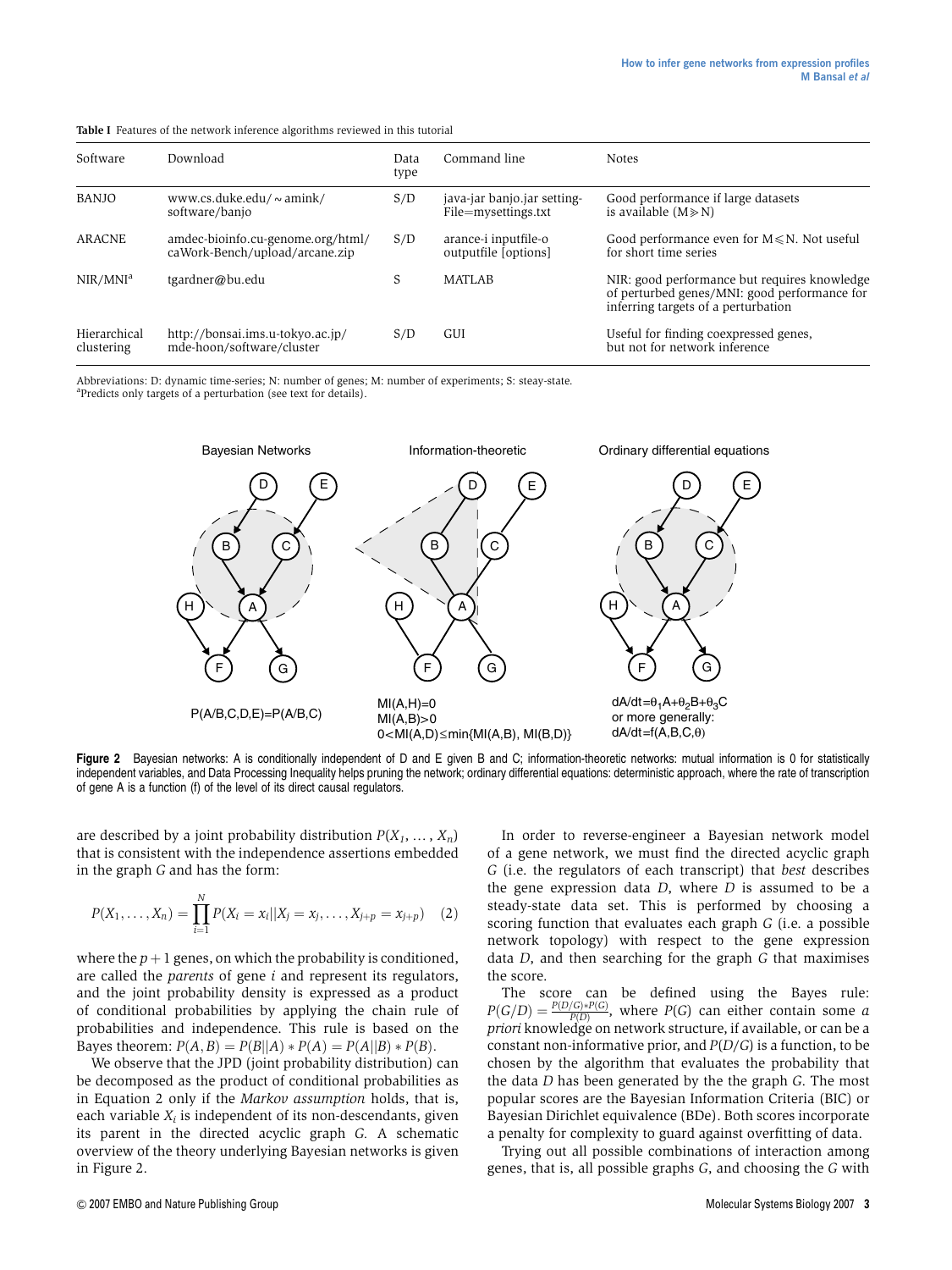the maximum Bayesian score is an NP-hard problem. Therefore, a heuristic search method is used, like the greedy-hill climbing approach, the Markov Chain Monte Carlo method or simulated annealing.

In Bayesian networks, the learning problem is usually underdetermined and several high-scoring networks are found. To address this problem, one can use model averaging or bootstrapping to select the most probable regulatory interactions and to obtain confidence estimates for the interactions. For example, if a particular interaction between two transcripts repeatedly occurs in high-scoring models, one gains confidence that this edge is a true dependency. Alternatively, one can augment an incomplete data set with prior information to help select the most likely model structure. Bayesian networks cannot contain cycles(i.e. no feedback loops). This restriction is the principal limitation of the Bayesian network models. Dynamic Bayesian networks overcome this limitation. Dynamic Bayesian networks are an extension of Bayesian networks able to infer interactions from a data set D consisting of time-series rather than steady-state data. We refer the reader to (Yu et al, 2004).

A word of caution: Bayesian networks model probabilistic dependencies among variables and not causality, that is, the parents of a node are not necessarily also the direct causes of its behaviour. However, we can interpret the edge as a causal link if we assume that the Causal Markov Condition holds. This can be stated simply as: a variable  $X$  is independent of every other variable (except the targets of X) conditional on all its direct causes. It is not known whether this assumption is a good approximation of what happens in real biological networks.

For more information and a detailed study of Bayesian networks for gene network inference, we refer the reader to Pe'er et al (2000).

#### **Banio**

Banjo is a gene network inference software that has been developed by the group of Hartemink (Yu et al, 2004). Banjo is based on Bayesian networks formalism and implements both Bayesian and Dynamic Bayesian networks. Therefore it can infer gene networks from steady-state gene expression data or from time-series gene expression data.

In Banjo, heuristic approaches are used to search the 'network space' to find the network graph G (Proposer/ Searcher module in Banjo). For each network structure explored, the parameters of the conditional probability density distribution are inferred and an overall network's score is computed using the BDe metric in Banjo's Evaluator module. The output network will be the one with the best score (Banjo's Decider module).

Banjo outputs a signed directed graph indicating regulation among genes. Banjo can analyse both steady-state and timeseries data. In the case of steady-state data, Banjo, as well as the other Bayesian networks algorithms, is not able to infer networks involving cycles (e.g. feedback or feed forward loops).

Other Bayesian network inference algorithms for which software is available have been proposed (Murphy, 2001; Friedman and Elidan, 2004).

## Information-theoretic approaches

Information-theoretic approaches use a generalisation of pairwise correlation coefficient in equation (1), called Mutual Information (MI), to compare expression profiles from a set of microarrays. For each pair of genes, their  $MI_{ii}$  is computed and the edge  $a_{ii}=a_{ii}$  is set to 0 or 1 depending on a significance threshold to which  $MI_{ij}$  is compared. MI can be used to measure the degree of independence between two genes.

Mutual information,  $MI_{ii}$ , between gene *i* and gene *j* is computed as:

$$
MI_{i,j} = H_i + H_j - H_{ij}
$$
 (3)

where  $H$ , the entropy, is defined as:

$$
H_i = -\sum_{k=1}^{n} p(x_k) \log(p(x_k))
$$
\n(4)

The entropy  $H_i$  has many interesting properties; specifically, it reaches a maximum for uniformly distributed variables, that is, the higher the entropy, the more randomly distributed are gene expression levels across the experiments. From the definition, it follows that MI becomes zero if the two variables  $x_i$  and  $x_i$  are statistically independent  $(P(x_ix_i)=P(x_i)P(x_i))$ , as their joint entropy  $H_{ij} = H_i + H_j$ . A higher MI indicates that the two genes are non-randomly associated to each other. It can be easily shown that MI is symmetric,  $M_{ij} = M_{ji}$ , therefore the network is described by an undirected graph G, thus differing from Bayesian networks (directed acyclic graph).

MI is more general than the Pearson correlation coefficient. This quantifies only linear dependencies between variables, and a vanishing Pearson correlation does not imply that two variables are statistically independent. In practical application, however, MI and Pearson correlation may yield almost identical results (Steuer et al, 2002).

The definition of MI in equation (3) requires each data point, that is, each experiment, to be statistically independent from the others. Thus information-theoretic approaches, as described here, can deal with steady-state gene expression data set, or with time-series data as long as the sampling time is long enough to assume that each point is independent of the previous points.

Edges in networks derived by information-theoretic approaches represent statistical dependences among geneexpression profiles. As in the case of Bayesian network, the edge does not represent a direct causal interaction between two genes, but only a statistical dependency. A 'leap of faith' must be performed in order to interpret the edge as a direct causal interaction.

It is possible to derive the information-theoretic approach as a method to approximate the JPD of gene expression profiles, as it is performed for Bayesian networks. We refer the interested readers to Margolin et al (2006).

#### ARACNE

ARACNE (Basso et al, 2005; Margolin et al, 2006) belongs to the family of information-theoretic approaches to gene network inference first proposed by Butte and Kohane (2000) with their relevance network algorithm.

ARACNE computes  $M_{ii}$  for all pairs of genes i and j in the data set.  $M_{ii}$  is estimated using the method of Gaussian kernel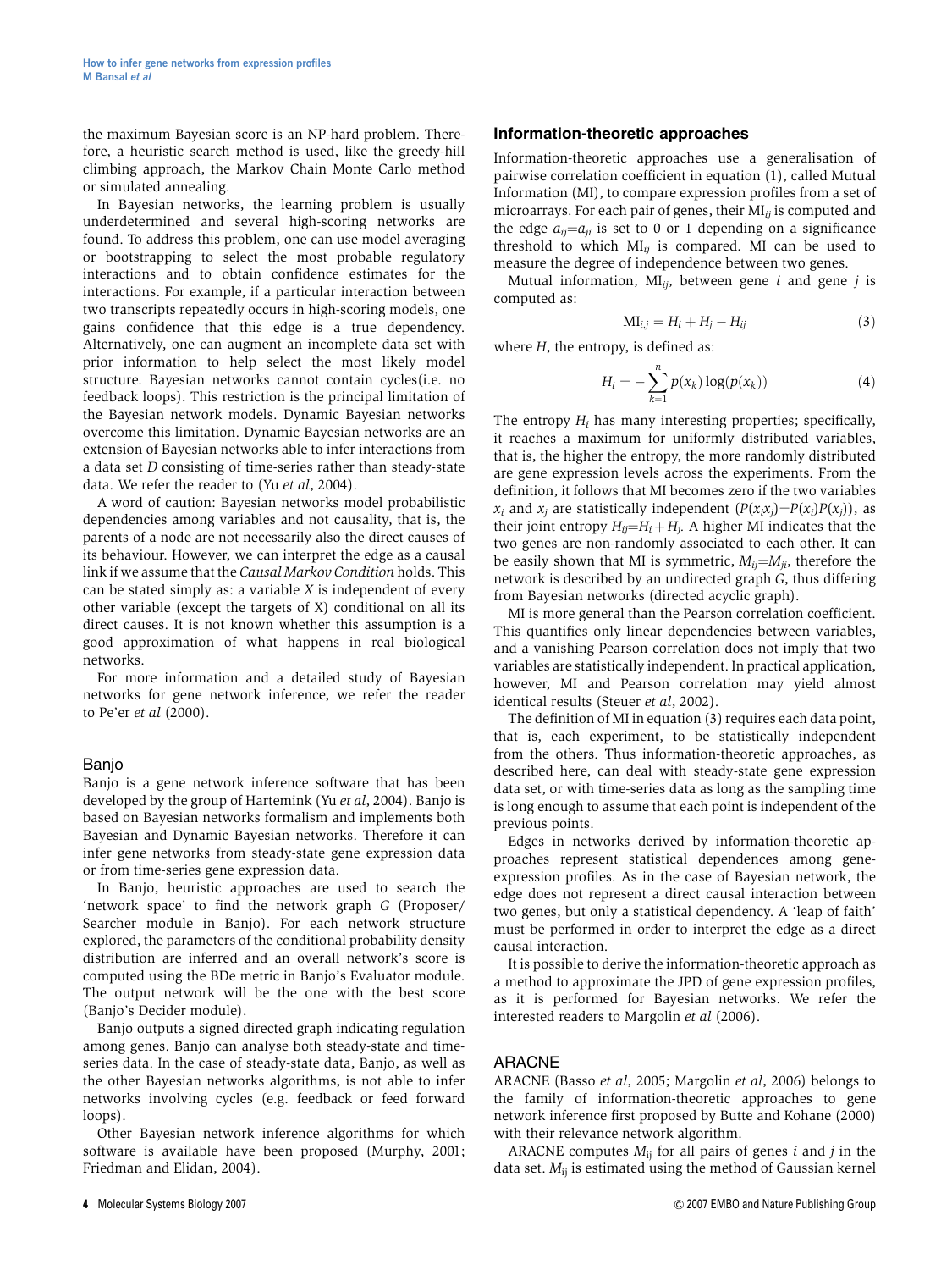density (Steuer et al, 2002). Once  $M_{ii}$  for all gene pairs has been computed, ARACNE excludes all the pairs for which the null hypothesis of mutually independent genes cannot be ruled out (Ho:  $MI_{ii}=0$ ). A P-value for the null hypothesis, computed using Montecarlo simulations, is associated to each value of the mutual information. The final step of this algorithm is a pruning step that tries to reduce the number of false-positive (i.e. inferred interactions among two genes that are not direct causal interaction in the real biological pathway). They use the Data Processing Inequality (DPI) principle that asserts that if both  $(i,j)$  and  $(j,k)$  are directly interacting, and  $(i,k)$  is indirectly interacting through *j*, then  $M_{i,k} \leqslant min(M_{ii}, M_{ik})$ . This condition is necessary but not sufficient, that is, the inequality can be satisfied even if  $(i, k)$  are directly interacting. Therefore the authors acknowledge that by applying this pruning step using DPI they may be discarding some direct interactions as well.

## Ordinary differential equations

Reverse-engineering algorithms based on ordinary differential equations (ODEs) relate changes in gene transcript concentration to each other and to an external perturbation. By external perturbation, we mean an experimental treatment that can alter the transcription rate of the genes in the cell. An example of perturbation is the treatment with a chemical compound (i.e. a drug), or a genetic perturbation involving overexpression or downregulation of particular genes.

This is a deterministic approach not based on the estimation of conditional probabilities, unlike Bayesian networks and information-theoretic approaches. A set of ODEs, one for each gene, describes gene regulation as a function of other genes:

$$
\dot{x}_i(t) = f_i(x_1, \dots, x_N, u, \theta_i) \tag{5}
$$

where  $\theta_i$  is a set of parameters describing interactions among genes (the edges of the graph),  $i=1...N$ ,  $x_i(t)$  is the concentration of transcript *i* measured at time  $t$ ,  $\dot{x}_i(t) = \frac{dx_i}{dt}(t)$ is the rate of transcription of transcript  $i$ ,  $N$  is the number of genes and  $u$  is an external perturbation to the system.

As ODEs are deterministic, the interactions among genes  $(\theta_i)$ represent causal interactions, and not statistical dependencies as the other methods.

To reverse-engineer a network using ODEs means to choose a functional form for  $f_i$  and then to estimate the unknown parameters  $\theta_i$  for each *i* from the gene expression data *D* using some optimisation technique.

The ODE-based approaches yield signed directed graphs and can be applied to both steady-state and time-series expression profiles. Another advantage of ODE approaches is that once the parameters  $\theta_i$  for all *i* are known, equation (5) can be used to predict the behaviour of the network in different conditions (i.e. gene knockout, treatment with an external agent, etc.).

#### NIR, MNI and TSNI

In recent studies (Gardner et al, 2003; di Bernardo et al, 2005; Bansal et al, 2006), ODE-based algorithms have been developed (Network identification by multiple regression (NIR) and microarray network identifcation (MNI)) that use a series of steady-state RNA expression measurements, or time-series

The network is described as a system of linear ODEs (de Jong, 2002) representing the rate of synthesis of a transcript as a function of the concentrations of every other transcript in a cell, and the external perturbation:

$$
\dot{x}_i(t_k) = \sum_{j=1}^N a_{ij} x_j(t_k) + b_i u(t_k)
$$
\n(6)

where  $i=1, ..., N; k=1, ..., M$ , N is the number of genes, M is the meter  $\overline{Y}$ ,  $\overline{Y}$ ,  $\overline{Y}$ ,  $\overline{Y}$  and  $\overline{Y}$  is the number of transcript *i* number of time points,  $\dot{x}_i(t_k)$  is the concentration of transcript *i* manneer of time points,  $x_i(x_k)$  is the concentration of transcript a measured at time  $t_k$ ,  $\dot{x}_i(t_k)$  is the rate of change of concentration of gene i at time  $t_k$ , that is, the first derivative of the mRNA concentration of gene i measured at time  $t_k$ ,  $a_{ij}$  represents the influence of gene j on gene i,  $b_i$  represents the effect of the external pertrurbation on  $x_i$  and  $u(t_k)$  represents the external perturbation at time  $t_k$  ( $a_{ij}$  and  $b_i$  are the  $\theta$  in equation (5)).

In the case of steady-state data,  $\dot{x}_i(t_k)=0$  and equation (6) for gene i becomes independent of time and can be simplified and rewritten in the form of a linear regression:

$$
\sum_{j=1}^{N} a_{ij} x_j = -b_i u \tag{7}
$$

The NIR algorithm (Gardner et al, 2003) computes the edges  $a_{ii}$ from steady-state gene expression data using equation (7). NIR needs, as input, the gene expression profiles following each perturbation experiment  $(x_i)$ , knowledge of which genes have been directly perturbed in each perturbation experiment  $(b<sub>i</sub>u)$ and optionally, the standard deviation of replicate measurements. NIR is based on a network sparsity assumption, that is, a maximum number of ingoing edges per gene (i.e. maximum number of regulators per gene), which can be chosen by the user. The output is in matrix format, where each element is the edge  $a_{ij}$ . The inference algorithm reduces to solving equation (7) for the unknown parameters  $a_{ij}$ , that is, a classic linearregression problem.

The MNI algorithm (di Bernardo et al, 2005) is based on equation (7) as well, and uses steady-state data like NIR, but importantly, each microarray experiment can result from any kind of perturbation, that is, we do not require knowledge of  $b_i u$ . MNI is different from other inference methods as the inferred network is used not per se but to filter the gene expression profile following a treatment with a compound to determine pathways and genes directly targeted by the compound. This is achieved in two steps. In the first step, the parameters  $a_{ii}$  are obtained from gene expression data  $D$ ; in the second step, the gene expression profile following compound treatment is measured  $(x_i^d$  with  $i=1...N$ ), and equation (7) is used to compute the values  $b_i u$  for each i, as  $a_{ij}$  is known and u is simply a constant representing the treatment.  $b_i$  different from 0 represents the genes that are directly hit by the compound. The output is a ranked list of genes; genes at the top of the list are the most likely targets of the compound (i.e. the ones with the highest value of  $b_i$ ).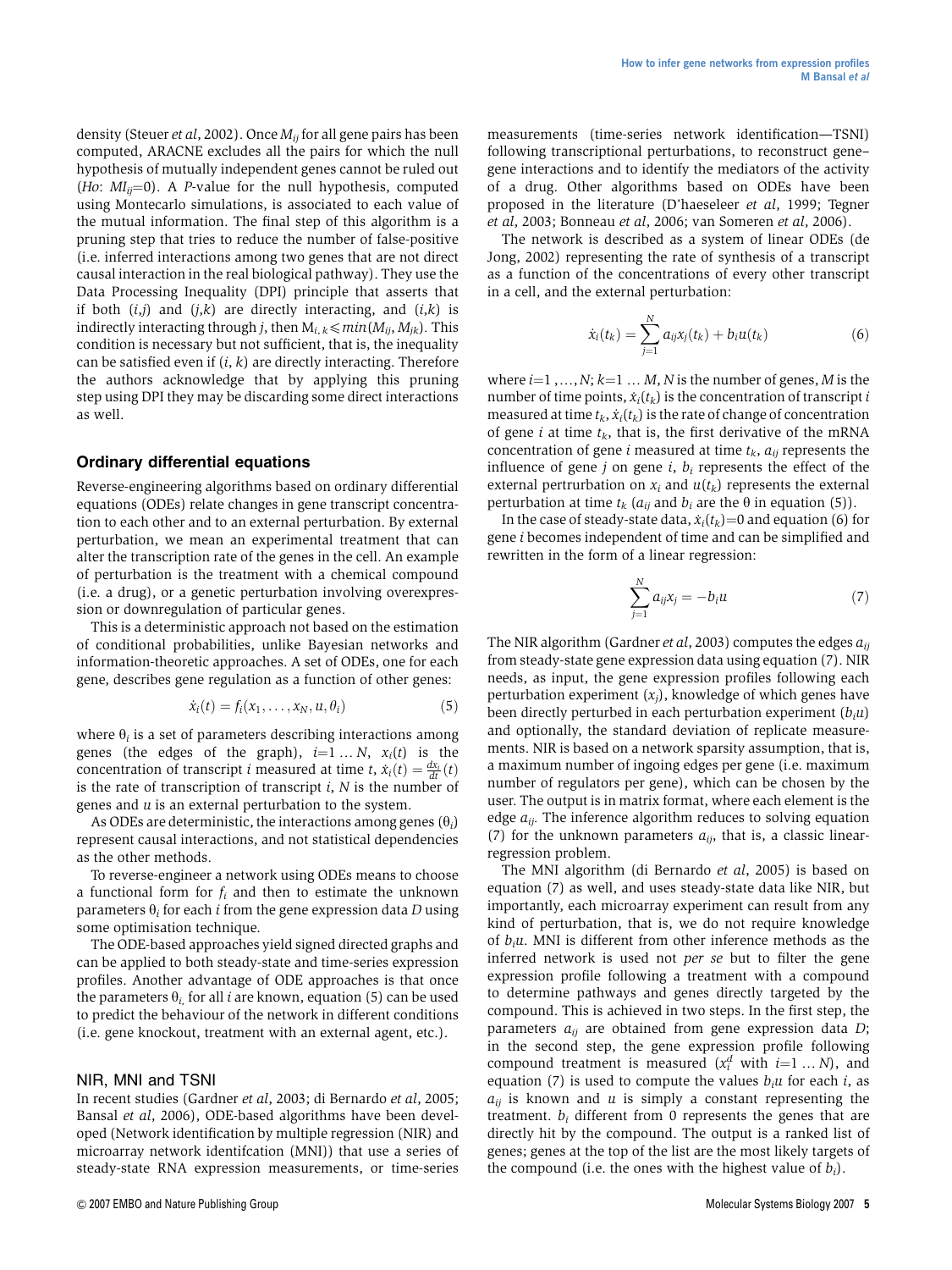The network inferred by MNI could be used per se, and not only as a filter; however, if we do not have any knowledge about which genes have been perturbed directly in each perturbation experiment in dataset D (right-hand side in equation (7)), then, differently from NIR, the solution to equation (7) is not unique, and we can only infer one out of many possible networks that can explain the data. What remains unique are the predictions  $(b_i)$ , that is, all the possible networks predict the same  $b_i$ .

MNI performance is not tested here, not being a 'proper' network inference algorithm, but we refer the interested readers to di Bernardo et al (2005), where the performance is tested in detail.

The TSNI (Time Series Network Identification) algorithm (Bansal *et al*, 2006) identifies the gene network  $(a_{ii})$  as well as the direct targets of the perturbations  $(b_i)$ . TSNI is based on equation (6) and is applied when gene expression data are dynamic (time-series). To solve equation (6), we need the values of  $\dot{x}_i(t_k)$  for each gene i and each time point k. This can be estimated directly from the time-series of gene expression profiles. TSNI assumes that a single perturbation experiment is performed (e.g. treatment with a compound, gene overexpression, etc.) and M time points following the perturbation are measured (rather than M different conditions at steady-state as for NIR and MNI). For small networks (tens of genes), it is able to correctly infer the network structure (i.e.  $a_{ii}$ ). For large networks (hundreds of genes), its performance is best for predicting the direct targets of a perturbation (i.e.  $b_i$ ) (for example, finding the direct targets of a transcription factor from gene expression time series following overexpression of the factor). TSNI is not tested here, but we refer the reader to Bansal et al (2006).

# Reverse-engineering algorithm performance

We performed a comparison using 'fake' gene expression data generated by a computer model of gene regulation ('in silico' data). The need of simulated data arises from imperfect knowledge of real networks in cells, from the lack of suitable gene expression data set and of control on the noise levels. In silico data enable one to check the performance of algorithms against a perfectly known ground truth (simulated networks in the computer model).

To simulate gene expression data and gene regulation in the form of a network, we use linear ODEs relating the changes in gene transcript concentration to each other and to the external perturbations. Linear ODEs can simulate gene networks as directed signed graphs with realistic dynamics and generate both steady-state and time-series gene expression profiles. Linear ODEs are generic, as any non-linear process can be approximated to a linear process, as long as the system is not far from equilibrium, whereas non-linear processes are all different from each other. There are many other choices possible (Brazhnik et al, 2003), but we valued the capability of linear ODEs of quickly generating many random networks with realistic behaviour and the availability of a general mathematical theory.

We generated 20 random networks with 10, 100 and 1000 genes and with an average in-degree per gene of 2, 10 and 100, respectively. For each network we generated three kinds of data: steady-state-simulated microarray data resulting from M global perturbations (i.e. all the genes in the network are perturbed simultaneously in each perturbation experiment); steady-state data resulting from M local perturbations (i.e. a different single gene in the network is perturbed in each experiment) and dynamic time-series-simulated microarray data resulting from perturbing 10% of the genes simultaneously and measuring M time points following the perturbation experiment. For all data sets, M was chosen equal to 10, 100 and 1000 experiments. Noise was then added to all data sets by summing to each simulated gene expression level in the data set, white noise with zero mean and standard deviation equal to 0.1 multiplied by the absolute value of the simulated gene expression level (Gardner et al, 2003).

All the algorithms were run on all the data sets using default parameters (Supplementary Table 1). Banjo was not run on the 1000 gene data set, as it was crashing owing to memory limitations, whereas NIR needed an excessively long computation time.

Results from the simulations are described in Table II. PPV stands for positive predictive value (or accuracy) defined as  $TP/(TP + FP)$  and Sensitivity (Se) is  $TP/(TP + FN)$ , where TP, true positive; FP, false positive and FN, false negative. The label 'Random' refers to the expected performance of an algorithm that selects a pair of genes randomly and 'infers' an edge between them. For example, for a fully connected network, the random algorithm would have a 100% accuracy for all the levels of sensitivity (as any pair of genes is connected in the real network). Some algorithms infer the network just as an undirected graph, and others as a directed and/or signed graph. Thus, in order to facilitate comparison among algorithms, we computed PPV and Se by first transforming the real (signed directed graph) and the inferred networks (when directed and/or signed) in an undirected graph (labeled  $\mu$  in the table). If the algorithm infers a directed graph and/or a signed directed graph, we also compared PPV and Se in this case (labeled  $\frac{d}{dx}$  and  $s$ , respectively, in the table). When computing PPV and Se we did not include self-feedback loops (diagonal elements of the adjacency matrix), as all the simulated networks have self-feedback loops, and this could be an advantage for some algorithms as NIR that always recovers a network with self-feedbacks.

We observe that for the 'global' perturbation data set, all the algorithms, but Banjo, (Bayesian networks) fail, as their performance is comparable with the random algorithm (hence the importance of reporting always the random performance). Banjo performance is poor when only 10 experiments are available, and reaches a very good accuracy for 100 experiments (independently of the number of genes), albeit with a very low sensitivity (only few edges are found). The performance of all the algorithms, but Banjo, improves dramatically for the 'local' data set. In this case, both ARACNE and NIR perform very well, whereas Banjo performance is still random for 10 experiments, whereas it reaches a very good accuracy but poor sensitivity for the 100 experiments set. Clustering is better than random, but is clearly not a good method to infer gene networks. Performance is again random for the time-series 'dynamic' data set. In this case we run ARACNE as well, although the time points cannot be assumed independent from each other. Banjo has been shown to work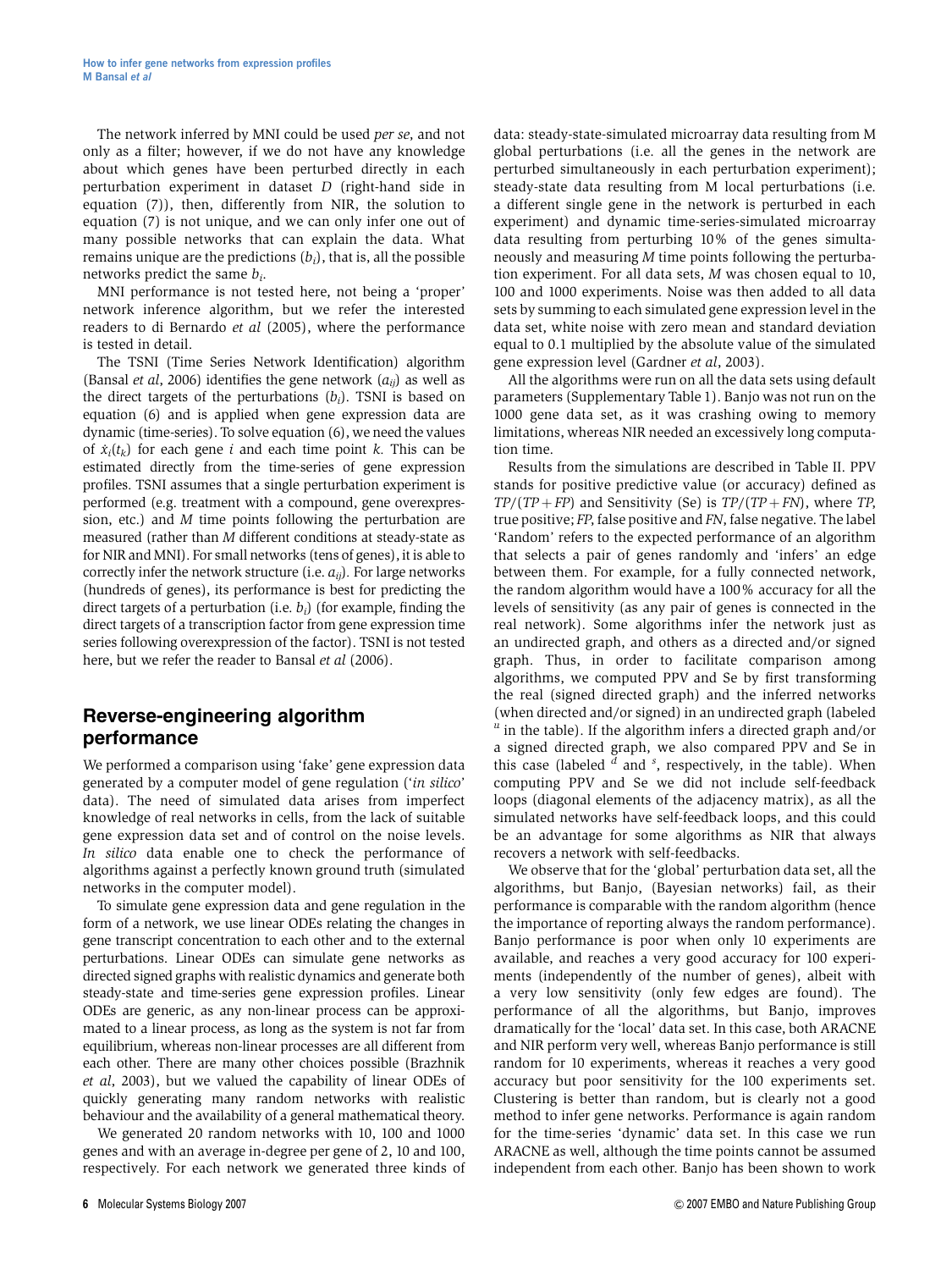|                                         |                   | <b>ARACNE</b>     |                                                        | <b>BANJO</b>                                                | <b>NIR</b>                                                  |                                                      | Clustering        |                   | Random                                        |
|-----------------------------------------|-------------------|-------------------|--------------------------------------------------------|-------------------------------------------------------------|-------------------------------------------------------------|------------------------------------------------------|-------------------|-------------------|-----------------------------------------------|
|                                         | <b>PPV</b>        | Se                | <b>PPV</b>                                             | Se                                                          | PPV                                                         | Se                                                   | PPV               | Se                | PPV                                           |
| Global (steady-state)<br>$10\times10$   | $0.37^{u}$        | $0.40^{u}$        | $0.41^{u}$<br>$0.25^d$<br>$0.16^{s}$                   | $0.49^{u}$<br>0.17 <sup>d</sup><br>$0.05^{s}$               | $0.34^{u}$<br>$0.18^{d}$<br>0.09 <sup>s</sup>               | $0.71^{u}$<br>$0.45^{d}$<br>$0.22^{s}$               | $0.40^{u}$        | $0.38^{u}$        | $0.36^{u}$<br>$0.20^{d}$<br>$0.10^{s}$        |
| $10 \times 100$                         | $0.37^{u}$        | $0.44^u$          | $\mathbf{0.96}^{u}$<br>$0.79^{d}$<br>0.84 <sup>s</sup> | 0.11 <sup>u</sup><br>0.05 <sup>d</sup><br>0.05 <sup>s</sup> | $0.36^{u}$<br>0.20 <sup>d</sup><br>0.09 <sup>s</sup>        | $0.70^{u}$<br>0.46 <sup>d</sup><br>0.21 <sup>s</sup> | $0.36^{u}$        | $0.36^{u}$        | $0.36^u$<br>0.20 <sup>d</sup><br>$0.10^{s}$   |
| $100 \times 10$                         | $0.19^{u}$        | 0.11 <sup>u</sup> | $0.19^{u}$<br>$0.10^d$<br>$0.06^{s}$                   | $0.04^{u}$<br>0.02 <sup>d</sup><br>0.00 <sup>s</sup>        | $0.18^{u}$<br>$0.10^d$<br>$0.05^{s}$                        | $0.09^{u}$<br>0.05 <sup>d</sup><br>0.02 <sup>s</sup> | $0.19^{u}$        | $0.11^{u}$        | $0.19^{u}$<br>$0.10^d$<br>$0.05^{s}$          |
| $100 \times 100$                        | $0.19^{u}$        | $0.17^{u}$        | $0.70^{u}$<br>0.47 <sup>d</sup><br>0.71 <sup>s</sup>   | 0.00 <sup>u</sup><br>0.00 <sup>d</sup><br>0.00 <sup>s</sup> | $0.19^{u}$<br>$0.10^d$<br>$0.05^{s}$                        | $0.19^{u}$<br>$0.10^d$<br>$0.05^{s}$                 | $0.19^{u}$        | $0.11^{u}$        | $0.19^{u}$<br>$0.10^d$<br>$0.05^{s}$          |
| $100 \times 1000$                       | $0.19^{u}$        | $0.26^{u}$        | 0.99 <sup>u</sup><br>$0.68^d$<br>0.68 <sup>s</sup>     | 0.05 <sup>u</sup><br>0.03 <sup>d</sup><br>0.03 <sup>s</sup> | $0.20^{u}$<br>$0.10^{d}$<br>$0.05^{s}$                      | $0.19^{u}$<br>0.09 <sup>d</sup><br>$0.05^{s}$        | $0.19^{u}$        | $0.11^{u}$        | $0.19^{u}$<br>$0.10^d$<br>$0.05^s$            |
| $1000 \times 1000$                      | $0.02^{u}$        | $0.10^u$          |                                                        |                                                             |                                                             |                                                      | $0.02^u$          | $0.01^{u}$        | $0.02^u$                                      |
| Local (steady-state)<br>$10 \times 10$  | 0.53 <sup>u</sup> | 0.61 <sup>u</sup> | $0.41^u$<br>$0.25^{d}$<br>$0.15^{s}$                   | $0.50^{u}$<br>$0.18^{d}$<br>$0.05^{s}$                      | 0.63 <sup>u</sup><br>0.57 <sup>d</sup><br>0.57 <sup>s</sup> | $0.96^{u}$<br>$0.93^d$<br>0.93 <sup>s</sup>          | $0.39^{u}$        | $0.38^{u}$        | $0.36^{u}$<br>$0.20^{d}$<br>$0.10^{s}$        |
| $100 \times 100$                        | 0.56 <sup>u</sup> | 0.28 <sup>u</sup> | $0.71^{u}$<br>$0.42^d$<br>0.60 <sup>s</sup>            | 0.00 <sup>u</sup><br>$0.00^d$<br>0.00 <sup>s</sup>          | $0.97^{u}$<br>0.96 <sup>d</sup><br>0.96 <sup>s</sup>        | $0.87^u$<br>0.86 <sup>d</sup><br>0.86 <sup>s</sup>   | 0.29 <sup>u</sup> | 0.18 <sup>u</sup> | $0.19^{u}$<br>$0.10^d$<br>$0.05^{s}$          |
| $1000\times1000$                        | 0.66 <sup>u</sup> | 0.65 <sup>u</sup> |                                                        |                                                             |                                                             |                                                      | 0.20 <sup>u</sup> | $0.10^{u}$        | $0.02^u$                                      |
| Dynamic (time-series)<br>$10 \times 10$ | $\boldsymbol{0}$  | $0.39^{u}$        | $0.36^{u}$<br>0.22 <sup>d</sup><br>0.00 <sup>s</sup>   | $0.35^{u}$<br>0.21 <sup>d</sup><br>0.00 <sup>s</sup>        |                                                             |                                                      | $0.35^{u}$        | $0.33^{u}$        | $0.36^{u}$<br>0.20 <sup>d</sup><br>$0.10^{s}$ |
| $10 \times 100$                         | $0.35^{u}$        | $0.43^{u}$        | $0.36^{u}$<br>0.21 <sup>d</sup><br>$0.25^{s}$          | $0.29^{u}$<br>$0.16^{d}$<br>0.00 <sup>s</sup>               |                                                             |                                                      | $0.35^{u}$        | $0.33^{u}$        | $0.36^{u}$<br>$0.20^{d}$<br>$0.10^{s}$        |
| $100 \times 10$                         | $0.19^{u}$        | $0.10^{u}$        | $0.18^{u}$<br>$0.10^{d}$<br>$0.06^{s}$                 | $0.08^{u}$<br>0.04 <sup>d</sup><br>0.00 <sup>s</sup>        |                                                             |                                                      | $0.19^u$          | $0.12^{u}$        | $0.19^{u}$<br>$0.10^d$<br>$0.05^{s}$          |
| $100 \times 100$                        | $0.19^{u}$        | $0.15^{u}$        | $0.19^{u}$<br>$0.10^d$<br>$0.04^s$                     | $0.05^{u}$<br>$0.02^d$<br>$0.00^s$                          |                                                             |                                                      | $0.19^{u}$        | $0.11^{u}$        | $0.19^{u}$<br>$0.10^d$<br>$0.05^{s}$          |
| $100 \times 1000$                       | $0.19^{u}$        | $0.19^{u}$        | $0.19^{u}$<br>$0.10^{d}$<br>$0.05^{s}$                 | $0.04^{u}$<br>0.02 <sup>d</sup><br>0.00 <sup>s</sup>        |                                                             |                                                      | $0.19^{u}$        | $0.11^{u}$        | $0.19^{u}$<br>$0.10^d$<br>$0.05^{s}$          |
| $1000\times1000$                        | $0.02^{u}$        | $0.10^{u}$        | $\overline{\phantom{0}}$                               | $\overline{\phantom{0}}$                                    |                                                             |                                                      | $0.02^{u}$        | $0.01^{u}$        | $0.02^{u}$                                    |

Table II Results of the application of network inference algorithms on the simulated data set

Abbreviations: PPV: positive predicted value; Se: sensitivity.

In bold are the algorithms that perform significantly better than random, using as a random model a Binomial distribution.

on dynamic data, but needs a very high number of experiments (time points) as compared with the number of genes (Yu et al, 2004).

In the 'local' data set, most of the algorithms perform better than random: Banjo recovers only a few of the hundreds of real interactions (low sensitivity and high accuracy), ARACNE recovers about half of the real connections in the network (good sensitivity and good accuracy), NIR instead recovers

almost all of the real interactions (high sensitivity and high accuracy), clustering recovers a fifth of the real connections but with low accuracy, and most of the connections recovered by clustering are found by ARACNE as well.

It is interesting to ask what is the average overlap between the inferred networks for the different algorithms. Supplementary Figure 1 shows an example of a 10-gene network recovered by each of the four algorithms.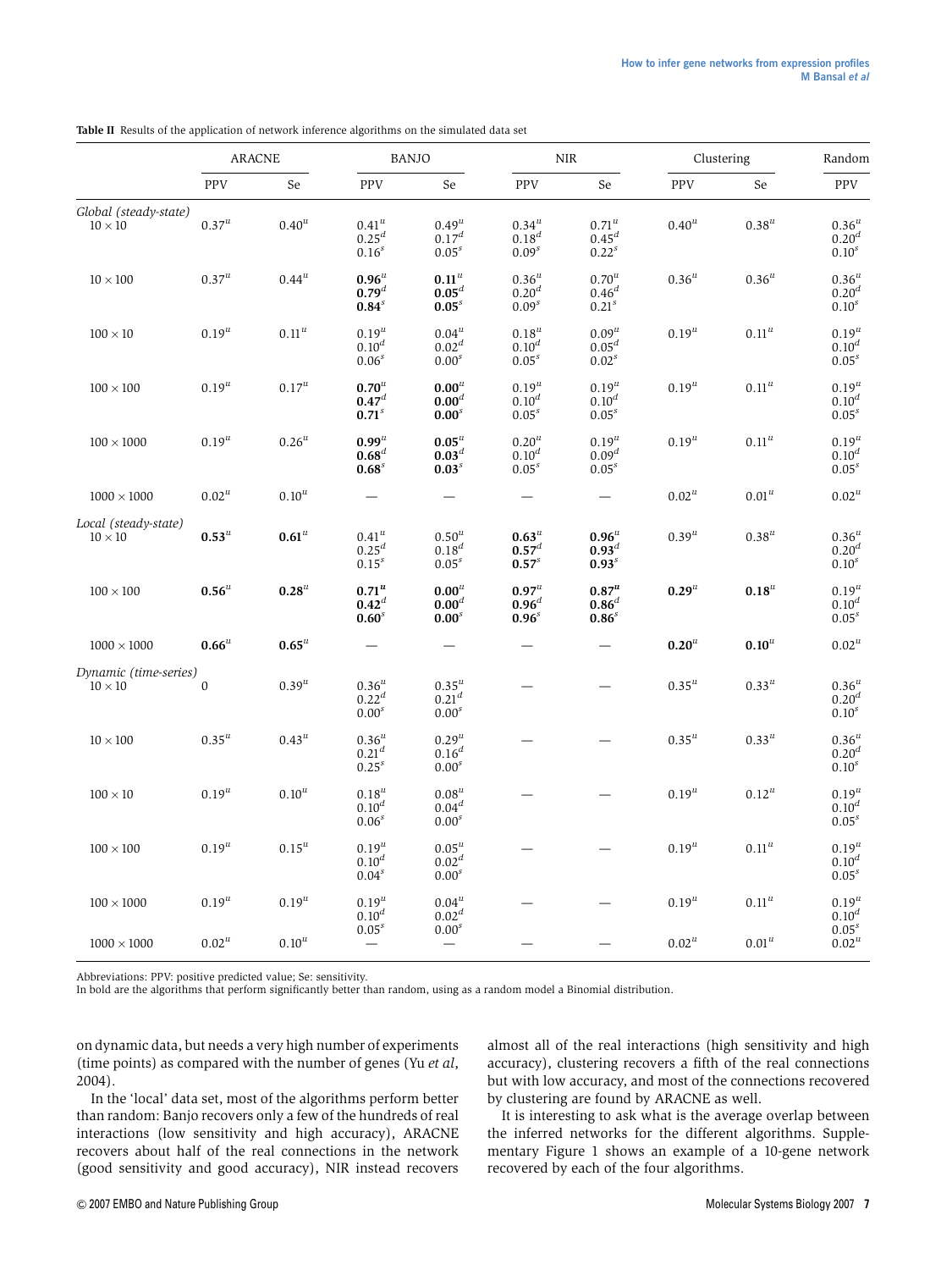We intersected the networks inferred by all the algorithms and found that for the 10-gene network 'local' dataset, on average about 10% of the edges overlap across all the four algorithms, whereas about 0.01% overlap for the 100-gene network 'local' dataset (Supplementary Table 2). This is due to the fact that Banjo for the 100-gene network dataset recovers very few connections compared with the other algorithms, thus the intersection has very few edges in this case; excluding Banjo when computing the intersection rescues the intersection overlap to about 10% (Supplementary Table 2).

We then checked the PPV and Se by considering only the edges that were found by all the algorithms, if any, as reported in Supplementary Table 2. As expected, Se decreased, but the PPV improved only slightly compared with that of each algorithm considered separately. In addition, for large networks (100 genes), the intersection among the networks exists only 35% of the time, whereas for small networks (10 genes), it exists 95% of the time.

The performance of each algorithm can be further improved by modifying their parameters (refer to Supplementary Table 3). The ARACNE parameter DPI (threshold for data processing inequality) varies from 0 to 1 and controls the pruning of the triplets in the network (1, no pruning and 0, each triplet is broken at the weakest edge). We found a  $DPI=0.15$  to be a conservative threshold giving a good compromise between Se and PPV (Supplementary Table 3). Another parameter is the threshold on the MI. Increasing these parameters allows one to improve the PPV at the cost of reducing the Se. The MI level can also be chosen automatically by ARACNE, which does a fairly good job; so we suggest not to set the MI threshold manually.

Banjo gives the user a variety of choices for its parameters: the running time can be increased but it does not seem to affect the results much (Supplementary Table 3); so we suggest 60 s for 10-gene networks and 600 s for 100-gene networks; the Proposer and Searcher modules, which scan and score the network topology to find the best directed acyclic graph, can be chosen from a set of four different algorithms; on our data sets, the different choices did not affect the results considerably.

The NIR algorithm performance can be affected by varying the parameter  $k$ , which defines the average in-degree per node (i.e. each gene can be regulated at most by other  $k$  genes). The lower the k, the higher the PPV at the cost of reducing the Se. The performance of NIR on the simulated data sets is biased as NIR is based on linear ODEs, which are also used to generate the 'fake' simulated gene expression data; however, as noise is added to the simulated data the reported performance should

not be too far from the true one. NIR seems to perform better than the other algorithms, but it also requires more information, that is, the genes that have been directly perturbed in each microarray experiment (for example, which gene has been knocked-out, etc.).

# Application to experimental data

In order to test different softwares, we also collected the experimental data sets described in Table III and included in the Supplementary material. The microarray data to be given as input to the algorithms need no specific pre-processing, just normalisation and selection of the genes that have responded significantly to the perturbation experiments, using standard techniques. We chose three different organisms and data sets of different sizes: two large data sets (A and B), two medium data sets (C and D) and two small data sets (E and F). We tested each algorithm on the largest number of data sets possible. In each case we used default parameters. Banjo could not run on data set A and B owing to the large size of the dataset. NIR can be applied only to dataset E, as it requires steady-state experiments and knowledge of the perturbed gene in each experiment. Hierarchical clustering was applied to all data sets.

Table IV summarises the results but it should not be used for comparative purposes between the different algorithms, owing to the limited number of data and to the imperfect knowledge of the real network. In silico analysis performed in the previous section is better suited for this task.

ARACNE performs well on datasets A and C, whereas the other algorithms are not significantly better than random. ARACNE is not better than random for data set B and better than random for dataset D, whereas Banjo is considerably better than random for data set D, albeit with very low sensitivity, in line with the *in silico* results. For the same dataset, D, clustering performs better than random, with a lower accuracy than Banjo, but a better sensitivity. The overall low performance on dataset B, as compared with the other data sets, is probably due either to higher noise levels in this dataset or to imperfect knowledge of the real network (transcription network in yeast).

Data sets E and F are not very informative since the real networks are small and densely connected and therefore the random algorithm performs very well. In any case, only NIR performs significantly better than random for dataset E, and only clustering does significantly better than random for dataset F.

Table III Experimental data sets used as examples

| ID                           | Cell/organism                                                                                    | Type Samples                       | Genes                    | Reference                                                                                                                                                                         | True network                                                                                                                                                                                                                                                                                                                                         |
|------------------------------|--------------------------------------------------------------------------------------------------|------------------------------------|--------------------------|-----------------------------------------------------------------------------------------------------------------------------------------------------------------------------------|------------------------------------------------------------------------------------------------------------------------------------------------------------------------------------------------------------------------------------------------------------------------------------------------------------------------------------------------------|
| A<br>B<br>C.<br>D<br>E.<br>F | <b>HumanBcells</b><br>S. cerevisiae<br><b>HumanBcells</b><br>S. cerevisiae<br>E. coli<br>E. coli | 254<br>300<br>254<br>300<br>9<br>6 | 7907<br>6312<br>23<br>90 | (Basso <i>et al.</i> , 2005)<br>(Hughes <i>et al.</i> , 2000)<br>(Basso <i>et al.</i> 2005)<br>(Hughes <i>et al.</i> 2000)<br>(Gardner <i>et al.</i> , 2003)<br>gardnerlab.bu.edu | Twenty-six Myc targets (Basso et al, 2005)<br>Eight hundred and forty-four TF-gene interactions (Lee <i>et al</i> , 2002)<br>11 Myc targets $+$ 11 non-targets (Basso <i>et al</i> , 2005)<br>Subset of TF-gene interactions (Lee <i>et al</i> , 2002)<br>Nine-gene network (Gardner <i>et al</i> , 2003)<br>Nine-gene network (Gardner et al, 2003) |

Abbreviations: S: steady-state; T: time-series.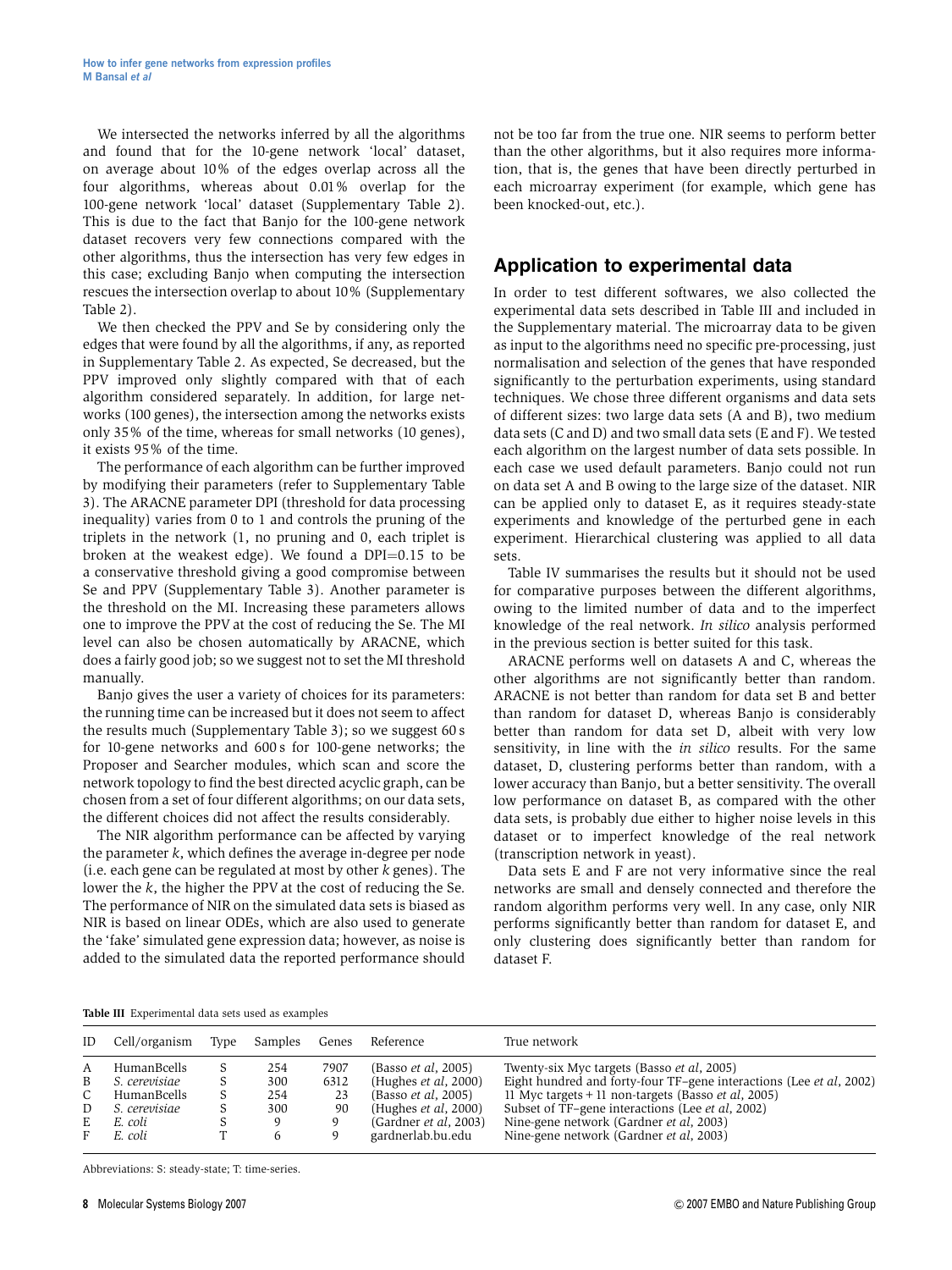| Data sets             | <b>ARACNE</b>                                                      |                                                                         | <b>BANJO</b>                                                                     |                                                                                  | <b>NIR</b>                                                  |                                        | Clustering                                                                    |                                                                           | Random                                                                    |  |
|-----------------------|--------------------------------------------------------------------|-------------------------------------------------------------------------|----------------------------------------------------------------------------------|----------------------------------------------------------------------------------|-------------------------------------------------------------|----------------------------------------|-------------------------------------------------------------------------------|---------------------------------------------------------------------------|---------------------------------------------------------------------------|--|
|                       | <b>PPV</b>                                                         | Se                                                                      | <b>PPV</b>                                                                       | Se                                                                               | <b>PPV</b>                                                  | Se                                     | <b>PPV</b>                                                                    | se                                                                        | PPV                                                                       |  |
| А<br>B<br>C<br>D<br>E | $0.14^{u}$<br>$0.00^{u}$<br>$0.78^{u}$<br>$0.07^{u}$<br>$0.69^{u}$ | 0.35 <sup>u</sup><br>$0.01^{u}$<br>$0.64^u$<br>$0.17^{u}$<br>$0.34^{u}$ | $0.60^u$<br>$0.17^{u}$<br>$0.78^{u}$                                             | $0.27^{u}$<br>$0.02^{u}$<br>$0.44^{u}$                                           | 0.80 <sup>u</sup>                                           | $0.88^u$                               | $0.02^u$<br>$0.00^{u}$<br>$0.45^{u}$<br>0.11 <sup>u</sup><br>0.8 <sup>u</sup> | 1.00 <sup>u</sup><br>$0.21^{u}$<br>$0.91^{u}$<br>$0.44^{u}$<br>$0.63^{u}$ | 0.00 <sup>u</sup><br>$0.00^{u}$<br>$0.48^{u}$<br>$0.04^{u}$<br>$0.71^{u}$ |  |
| F                     | $0.75^{u}$                                                         | $0.37^{u}$                                                              | 0.67 <sup>d</sup><br>$0.50^{s}$<br>$0.73^{u}$<br>0.61 <sup>d</sup><br>$0.00^{s}$ | $0.24^{d}$<br>0.02 <sup>s</sup><br>$0.69^{u}$<br>0.39 <sup>d</sup><br>$0.00^{s}$ | $0.74^{d}$<br>0.59 <sup>s</sup><br>$\overline{\phantom{0}}$ | 0.67 <sup>d</sup><br>0.53 <sup>s</sup> | 0.90 <sup>u</sup>                                                             | 0.59 <sup>u</sup>                                                         | $0.63^{d}$<br>$0.32^{s}$<br>$0.71^{u}$<br>$0.63^d$<br>$0.32^{s}$          |  |

Table IV Results of the application of network inference algorithms on the experiment data sets

Abbreviations: PPV: positive predicted value; Se: sensitivity.

In bold are the algorithms that perform significantly better than random  $(P$ -value  $\leq 0.1)$  using as a random model a Binomial distribution.

# Discussion and conclusions

In silico analysis gives reliable guidelines on algorithms' performance in line with the results obtained on real data sets: ARACNE performs well for steady-state data and can be applied also when few experiments are available, as compared with the number of genes, but it is not suited for the analysis of short time-series data. This is to be expected owing to the requirement of statistically independent experiments. Banjo is very accurate, but with a very low sensitivity, on steady-state data when more than 100 different perturbation experiments are available, independently of the number of genes, whereas it fails for time-series data. Banjo (and Bayesian networks in general) is a probabilistic algorithm requiring the estimation of probability density distributions, a task that requires large number of data points. NIR works very well for steady-state data, also when few experiments are available, but requires knowledge on the genes that have been perturbed directly in each perturbation experiment. NIR is a deterministic algorithm, and if the noise on the data is small, it does not require large data sets, as it is based on linear regression. Clustering, although not a reverse-engineering algorithm, can give some information on the network structure when a large number of experiments is available, as confirmed by both in silico and experimental analysis, albeit with a much lower accuracy than the other reverse-engineering algorithms.

The different reverse-engineering methods considered here infer networks that overlap for about 10% of the edges for small networks, and even less for larger networks. Interestingly, if all algorithms agree on an interaction between two genes (an edge in the network), this interaction is not more likely to be true than the ones inferred by a single algorithm. Therefore it is not a good idea to 'trust' an interaction more just because more than one reverse-engineering algorithm finds it. Indeed, the different mathematical models used by the reverseengineering algorithms have complementary abilities, for example ARACNE may correctly infer an interaction that NIR does not find and vice versa; hence in the intersection of the two algorithms, both edges will disappear causing a drop in sensitivity without any gain in accuracy (PPV). Taking the union of the interactions found by all the algorithms is not a good option, as this will cause a large drop in accuracy. This observation leads us to conclude that it should be possible to

develop better approaches by subdividing the microarray dataset in smaller subsets and then by applying the most appropriate algorithm to each microarray subset. How to choose the subsets and how to decide which is the best algorithm to use are still open questions.

A general consideration is that the nature of experiments performed in order to perturb the cells and measure gene expression profiles can make the task of inference easier (or harder). From our results, 'local' perturbation experiments, that is, single gene overexpression or knockdown, seem to be much more informative than 'global' perturbation experiments, that is, overexpressing tens of genes simultaneously or submitting the cells to a strong shock.

Time-series data allow one to investigate the dynamics of activation (inhibition) of genes in response to a specific perturbation. These data can be useful to infer the direct molecular mediators (targets) of the perturbation in the cell (Bansal et al, 2006), but trying to infer the network among all the genes responding to the perturbation from time-series data does not yield acceptable results. Reverse-engineering algorithms using time-series data need to be improved. One of the reasons for the poor performance of time-series reverseengineering algorithms is the smaller amount of information contained in time-series data when compared with steadystate data. Time-series are usually measured following the perturbation of one or few genes in the cell, whereas steadystate data are obtained by performing multiple perturbations to the cell, thus eliciting a richer response. One way to improve performance in the time-series case is to perform more than one time-series experiment by perturbing different genes each time, but this may be expensive; another solution could be to perform only one perturbation experiment but with a richer dynamics, for example the perturbed gene should be overexpressed and then allowed to return to its endogenous level, while measuring gene expression changes of the other genes. Richer dynamics in the perturbation will yield richer dynamics in the response and thus more informative data.

Gene network inference algorithms are becoming accurate enough to be practically useful, at least when steady-state gene expression data are available, but efforts must be directed in assessing algorithm performances. In a few years, gene network inference will become as common as clustering for microarray data analysis. These algorithms will become more